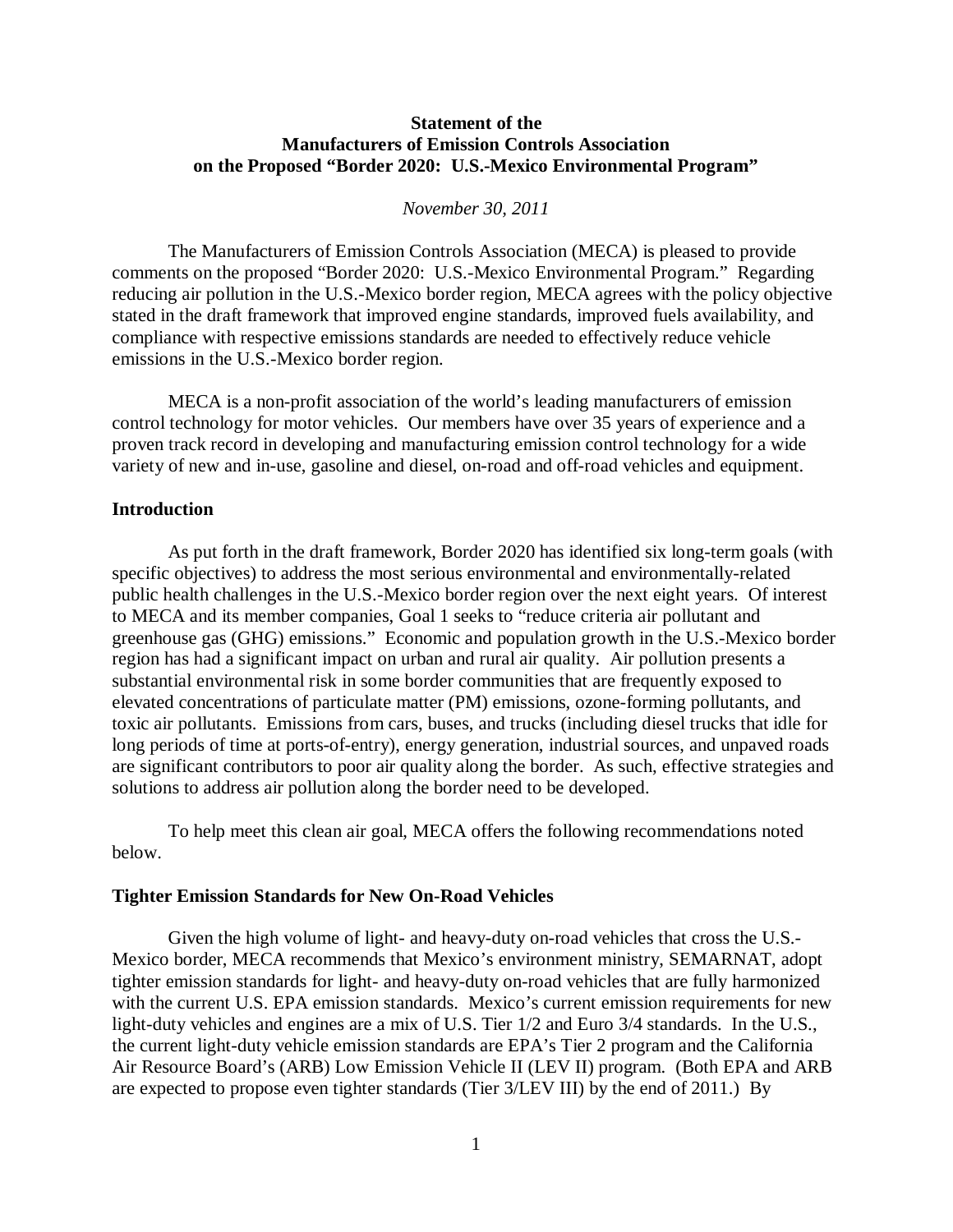adopting these tighter emission standards, air pollution – primarily, oxides of nitrogen (NOx), carbon monoxide (CO), and volatile organic compound (VOC) emissions – from light-duty vehicles in Mexico would be significantly reduced. Similarly, adopting tighter heavy-duty onroad emission standards would result in significant reductions in air pollution (PM, NOx, hydrocarbon (HC), and CO emissions) from these vehicles. Canada has already taken the approach of harmonizing with the EPA emission standards as much as possible.

In order for light-duty vehicles to achieve the tighter emission standards, the Mexican government will need to lower sulfur levels in gasoline. Sulfur in gasoline fuel inhibits the emission control performance of various emission control technologies (e.g., catalytic converters for light-duty vehicles). Very low gasoline sulfur levels enable the use of the most advanced emission control technologies and will enable automobile manufacturers to further optimize vehicle fuel efficiency through the application of lean-burn gasoline engine technologies that utilize sulfur-sensitive emission control strategies (e.g., lean NOx adsorber catalysts). Therefore, MECA further recommends that the Mexican government move as quickly as possible to harmonize their gasoline sulfur levels with the current EPA levels. The current average gasoline sulfur level in the U.S. is 30 parts per million (ppm). (EPA is expected to propose a gasoline sulfur standard of approximately 10 ppm under their Tier 3 proposal.)

Just as for light-duty gasoline vehicles, high sulfur levels in diesel fuel can inhibit the control efficiency of emission control technologies installed on heavy-duty diesel vehicles and equipment. High sulfur levels in diesel fuel (e.g., above 50 ppm sulfur) are a barrier to the commercial introduction of advanced PM and NOx emission control technologies (e.g., diesel particulate filters for PM control and selective catalytic reduction for NOx control) on new engines and the application of similar retrofit-based emission control technologies on existing diesel engines.

In 2006, SEMARNAT adopted a regulation that required PEMEX, Mexico's state-owned petroleum company, to sell ultra-low sulfur diesel (ULSD) fuel (15 ppm sulfur or less) nationwide for on-road diesel vehicles by the end of 2009. As of today, the ULSD program has only been implemented in a limited number of areas in the country (i.e., in Mexico City, Guadalajara, and parts of the border region). MECA recommends that the Mexican government move as quickly as possible to expand the use of ULSD for on-road diesel vehicles nationwide, including all of the U.S.-Mexico border region.

Reducing fuel sulfur levels in both gasoline and diesel fuels will result in immediate air quality and public health benefits for people living in the border region and will allow for the turnover of on-road vehicles to the newest and cleanest available.

# **Reducing Emissions from Existing Heavy-Duty Diesel Vehicles**

MECA recommends that the Border 2020 program provide more funding opportunities for diesel retrofit programs in the U.S.-Mexico border region. Installing retrofit technology (e.g., diesel particulate filters, diesel oxidation catalysts, closed crankcase ventilation systems) on inuse heavy-duty diesel engines is one of the most cost-effective ways to achieve significant reductions in PM and NOx emissions from the existing diesel fleet. Under the previous Border